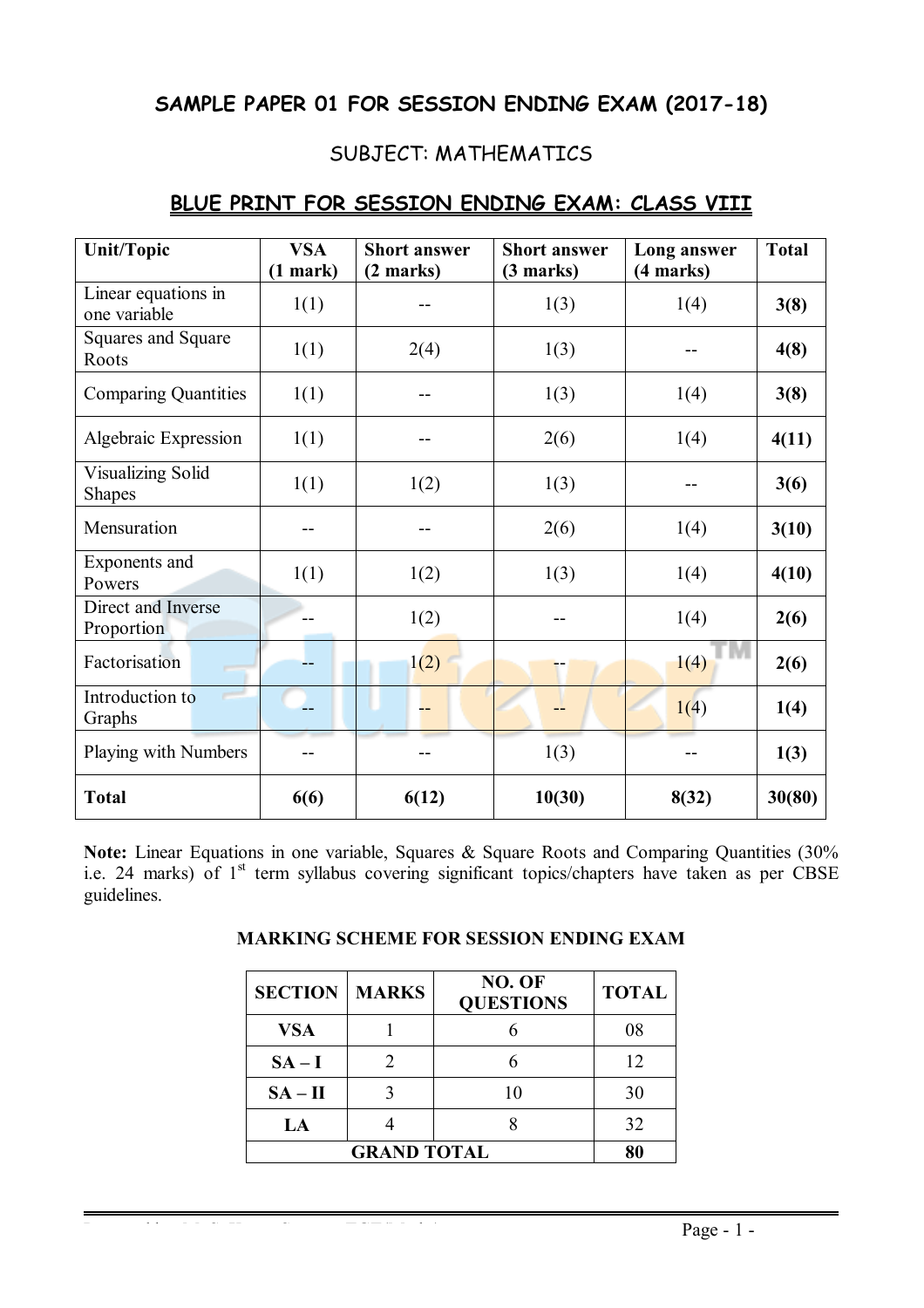# **SAMPLE PAPER 01 FOR SESSION ENDING EXAM (2017-18)**

# **SUBJECT: MATHEMATICS MAX. MARKS : 80**

#### **General Instructions:**

- (i). **All** questions are compulsory.
- (ii). This question paper contains **30** questions divided into four Sections A, B, C and D.
- (iii). **Section A** comprises of 6 questions of **1 mark** each. **Section B** comprises of 6 questions of **2 marks** each. **Section C** comprises of 10 questions of **3 marks** each and **Section D** comprises of 8 questions of **4 marks** each.
- (iv). Use of Calculators is not permitted

#### **SECTION – A**

- **1.** 72% of 25 students are good in mathematics. How many are not good in mathematics?
- **2.** Find the solution of  $2x 3 = 7$ .
- **3.** Find the square of the number 32.
- **4.** Find the product :  $a^2(2ab 5c)$
- **5.** Find the value of  $(6^{-1} 8^{-1})^{-1}$
- тм **6.** Draw the top view of the given solid: **Top Side** Front

#### **SECTION – B**

- **7.** 2025 plants are to be planted in a garden in such a way that each row contains as many plants as the number of rows. Find the number of rows and the number of plants in each row.
- **8.** Find the smallest square number which is divisible by each of the numbers 6, 9 and 15.
- **9.** Find *m* so that  $(-3)^{m+1} \times (-3)^5 = (-3)^7$
- **10.** An electric pole, 14 metres high, casts a shadow of 10 metres. Find the height of a tree that casts a shadow of 15 metres under similar conditions.

# **CLASS : VIII DURATION : 3 HRS**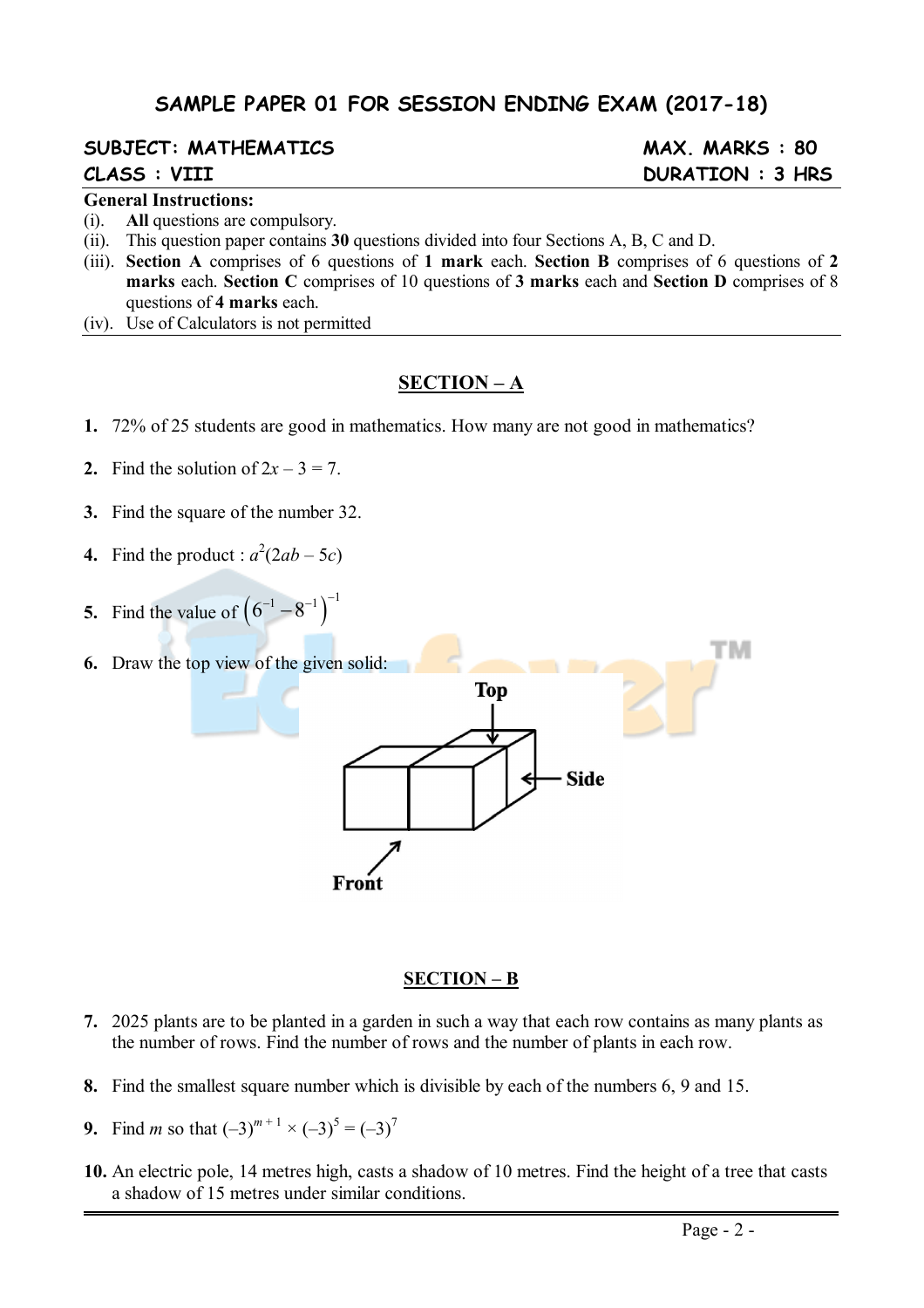**11.** Factorise (i)  $6xy - 4y + 6 - 9x$  (ii)  $x^2 + x y + 8x + 8y$ 

**12.** Using Euler's formula find the unknown.

| Faces    |  |
|----------|--|
| Vertices |  |
| dges     |  |

#### **SECTION – C**

**13.** During a mass drill exercise, 6250 students of different schools are arranged in rows such that the number of students in each row is equal to the number of rows. In doing so, the instructor finds out that 9 children are left out. Find the number of children in each row of the square.

**14.** Solve:  $\frac{x+1}{2} = \frac{3}{2}$  $2x+3$  8 *x x*  $\frac{+1}{\sqrt{2}}$  =  $\ddot{}$ 

- **15.** The marked price of an article is Rs 500. The shopkeeper gives a discount of 5% and still makes a profit of 25%. Find the cost price of the article.
- **16.** (a) Add: *p* ( $p q$ ),  $q(q r)$  and  $r(r p)$ (b) Subtract:  $3a (a + b + c) - 2 b (a - b + c)$  from  $4c (-a + b + c)$
- **17.** Simplify: (i)  $(x^2 5) (x + 5) + 25$  (ii)  $(a^2 + 5) (b^3 + 3) + 5$
- **18.** The shape of a garden is rectangular in the middle and semi circular at the ends as shown in the diagram. Find the area and the perimeter of this garden



**19.** Verify Euler's formula for these solids:



**20.** Simplify:  $3 \times 10 \times x^{-8}$  $5^{-3} \times 10$ *x*  $-3 \times 10 \times x^{-8}$  $\times$ 10 $\times$   $\times$ 

**21.** The internal measures of a cuboidal room are 12 m  $\times$  8 m  $\times$  4 m. Find the total cost of white washing all four walls of a room, if the cost of white washing is Rs 5 per  $m^2$ . What will be the cost of white washing if the ceiling of the room is also white washed.